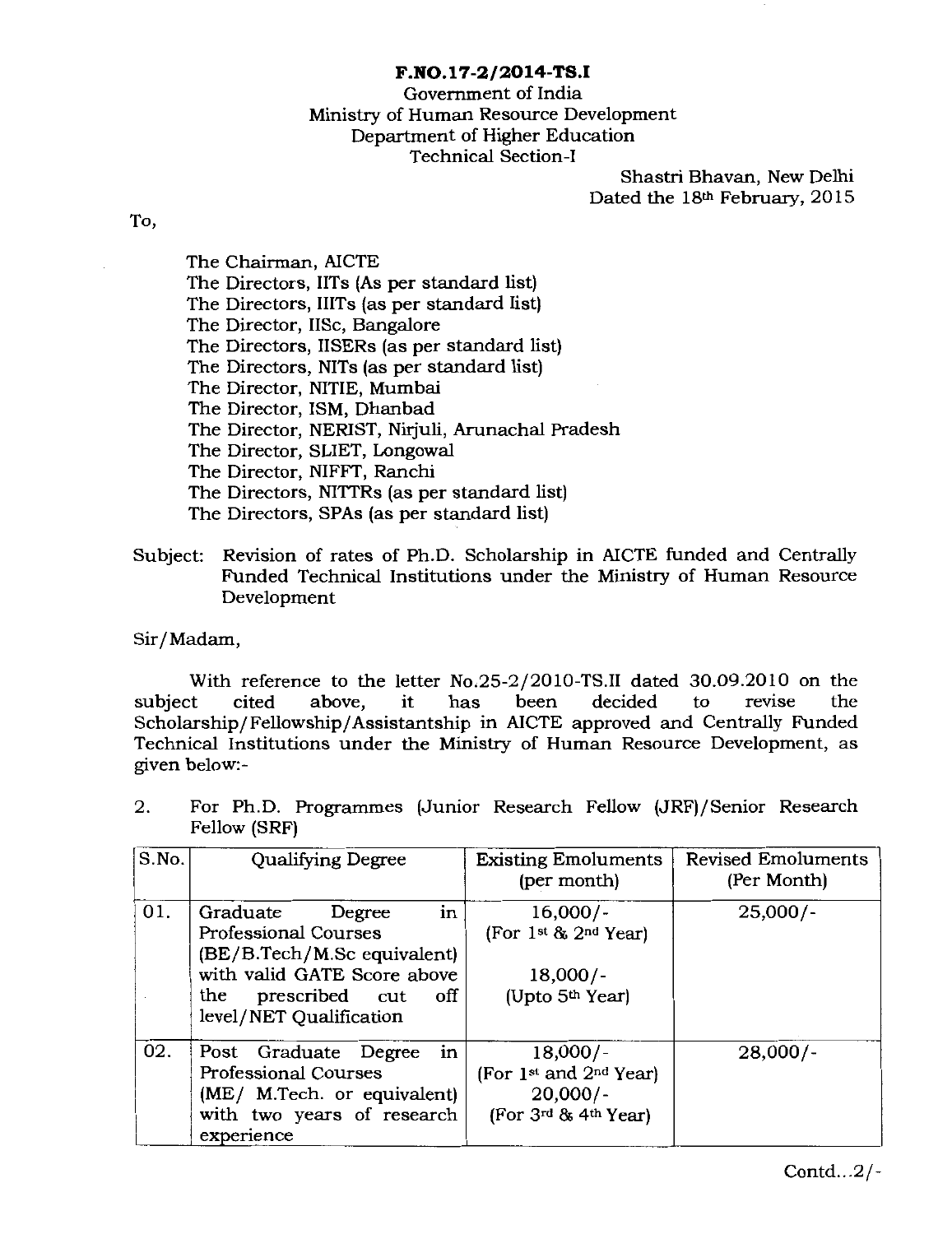# 2.1 For M.E./M.Tech/MS/M.Design

| S.No. | <b>Qualifying Degree</b> | <b>Existing Emoluments</b><br>(per month) | <b>Revised Emoluments</b><br>(Per Month) |
|-------|--------------------------|-------------------------------------------|------------------------------------------|
| 01.   | M.E./M.Tech/MS/          | $8,000/-$                                 | $12,400/-$                               |
|       | and                      | GATE/ (Both 1st & 2nd Year) and           | (Both 1st & 2nd Year)                    |
|       | M.Design                 | 5 <sup>th</sup> Year of Dual Degree       | and 5 <sup>th</sup> Year of Dual         |
|       | GPAT qualified           | Programmes)                               | Degree Programmes)                       |

2.3 The concemed Institution should review the performance of the Fellow after two years through an appropriate Review Committee constituted by the Head of the Institution. The fellowship in the slab after 2 years of research experience may be provided after successful assessment by the Review Committee.

2.3 Such revision in rates would also be applicable to other Govemment and Govemment Aided Institutions funded by AICTE and UGC. However, no salary grant or any other salary grant would be given to any of the Institutes for implementing the Scheme.

2.4 Sponsored and Self-Financed Category of students including those in receipt of any other similar assistantship/scholarship/fellowship would not be eligible for assistantship/scholarship/fellowship under the revised scheme. Further, the assistantship/scholarship/fellowship would be provided to the scholars on the basis of GATE scores above the prescribed cut-off level. B.Tech. Graduates from the IITs getting a CGPA score of 8 or above (on scale of 10) would also be entitled to the assistantship without having to appear in GATE.

2.5 The stipend of research fellow/associate is exempted from the payment of income tax under Section 10(16) of the Income Tax Act, 1961.

# 3. **Service Conditions:**

3.1 **DA and CCA:** JRFs, SRFs, Research Associates and M.E./M.Tech/MS/M.Design will not be entitled to these allowances.

3.2 **House Rent Allowance (HRA):** All research fellows and M.E./M.Tech/MS/M.Design may be provided hostel accommodation wherever available and those residing in accommodation provided by the Institute will not be eligible for drawing HRA. Wherever provision of hostel accommodation is not possible, HRA may be allowed to JRF, SRF as per Central Govemment norms applicable in the city /location where they are working. The fellowship amount may be taken as basic for calculating the HRA.

3.3 **Leave and other entitlement benefits:** The JRFs, SRFs and M.E./M.Tech/MS/M.Design are eligible only for casual leave. Participation of any of these categories in any scientific event/workshop in India or abroad will be treated as 'Duty'. The travel entitlement for JRF/SRF/ M.E./M.Tech/MS/M.Design for participation in scientific events/workshops in India will continue to be same as earlier, i.e. 2nd AC by rail. Maternity Leave as per Government of India instructions issued from time to time would be available to female candidates in all categories.